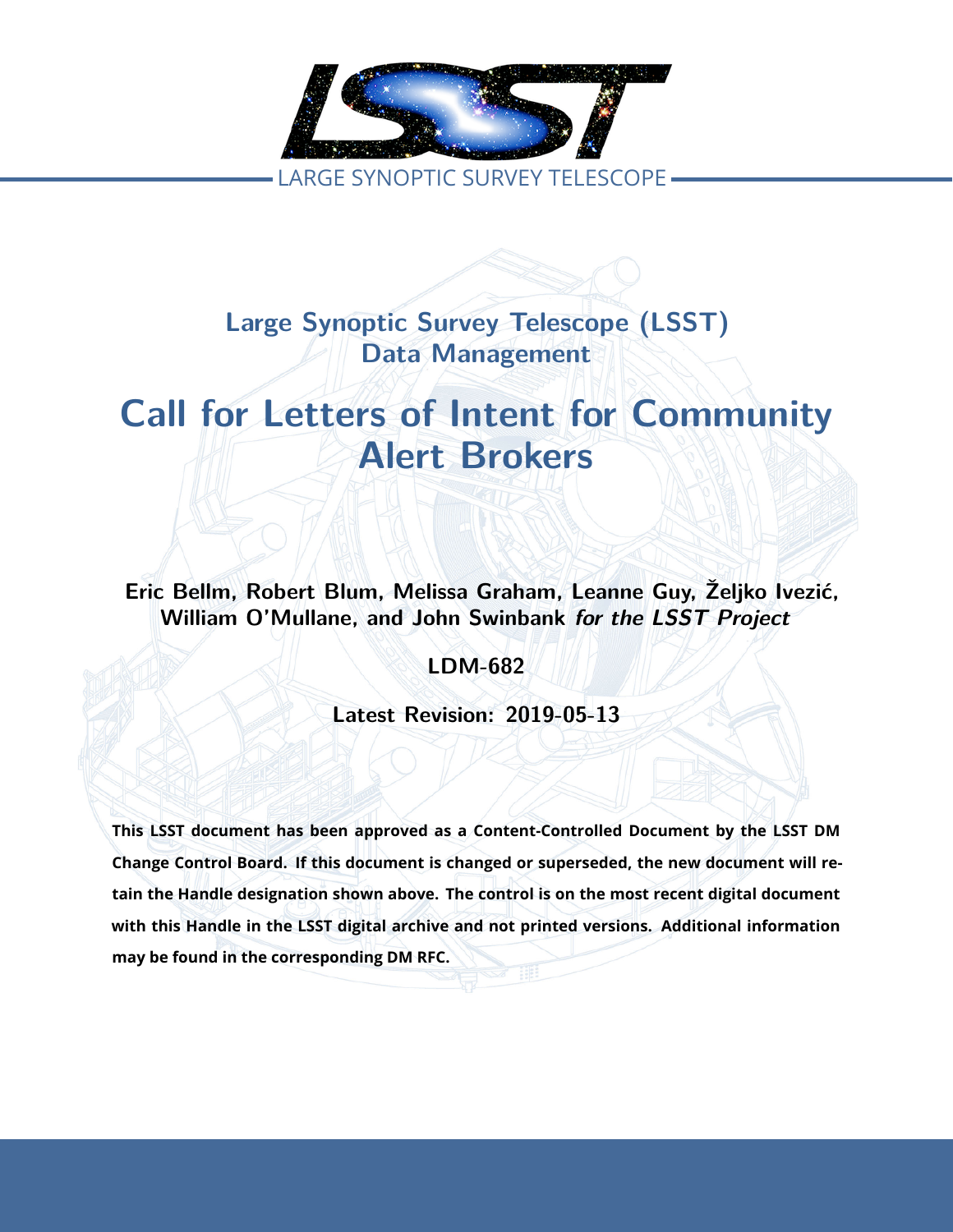

# **Abstract**

A major product of the nightly processing of LSST images is a world-public stream of alerts from transient, variable, and moving sources. Science users may access these alerts through third-party community brokers, which will receive the LSST alerts, add scientific value, and redistribute them to the scientific community.

This document is a call for Letters of Intent (LOIs) to propose a community broker, as described in "Plans and Policies for LSST Alert Distribution" [\[LDM-612\]](#page-6-0).

**The contents of this document are subject to configuration control by the LSST DM Change Control Board.**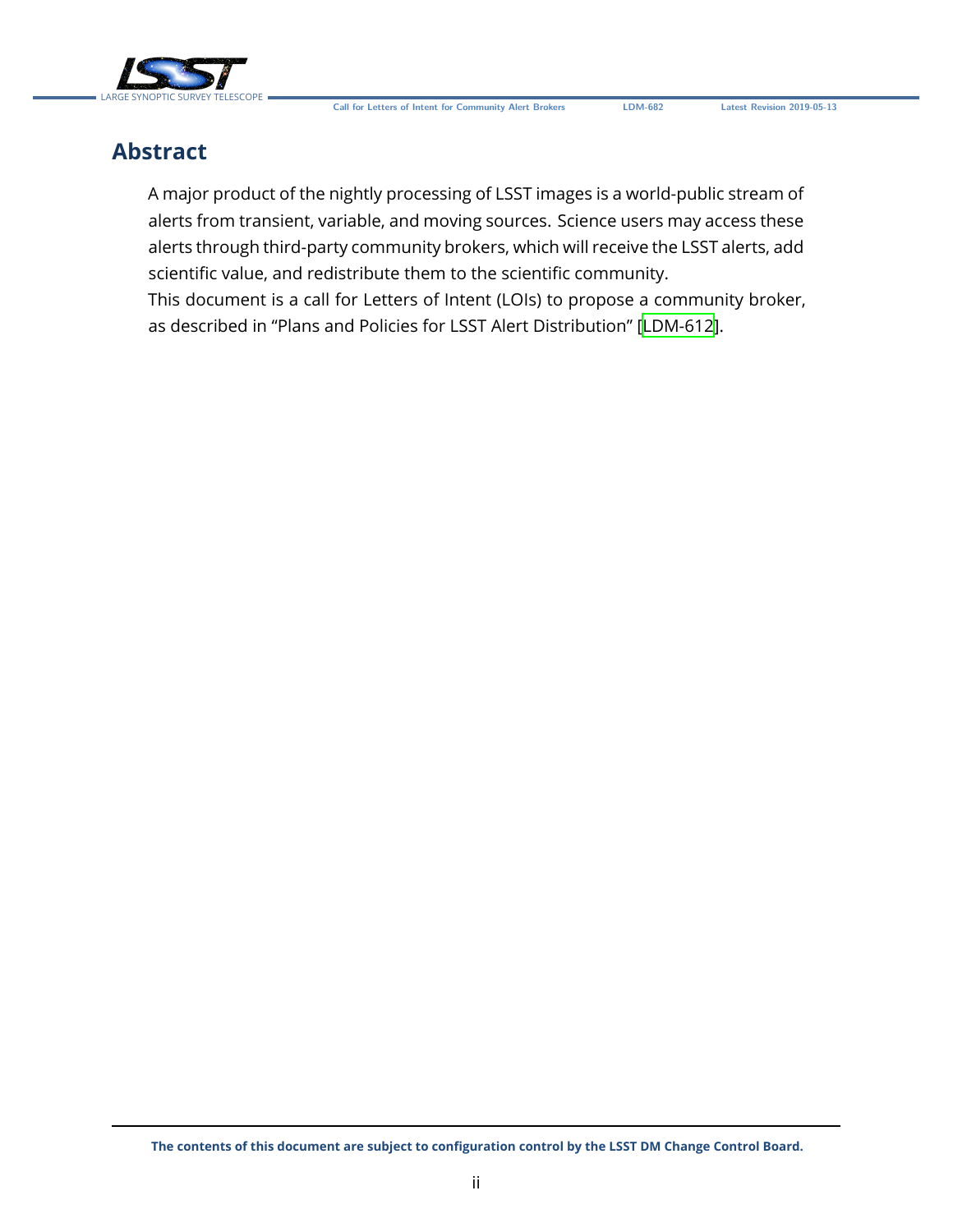

**Call for Letters of Intent for Community Alert Brokers LDM-682 Latest Revision 2019-05-13**

# **Change Record**

| <b>Version</b> | Date       | <b>Description</b>                         | <b>Owner name</b> |
|----------------|------------|--------------------------------------------|-------------------|
|                | 2019-01-17 | Initial draft version                      | Eric Bellm        |
| 1.0            | 2019-02-20 | First issue approved in RFC-574            | DMCCB             |
| 1.1            | 2019-05-13 | Add workshop details, approved in RFC-592. | Eric Bellm        |

*Document curator:* E. Bellm

*Document source location:* <https://github.com/lsst/LDM-682> *Version from source repository:* 47c2c2b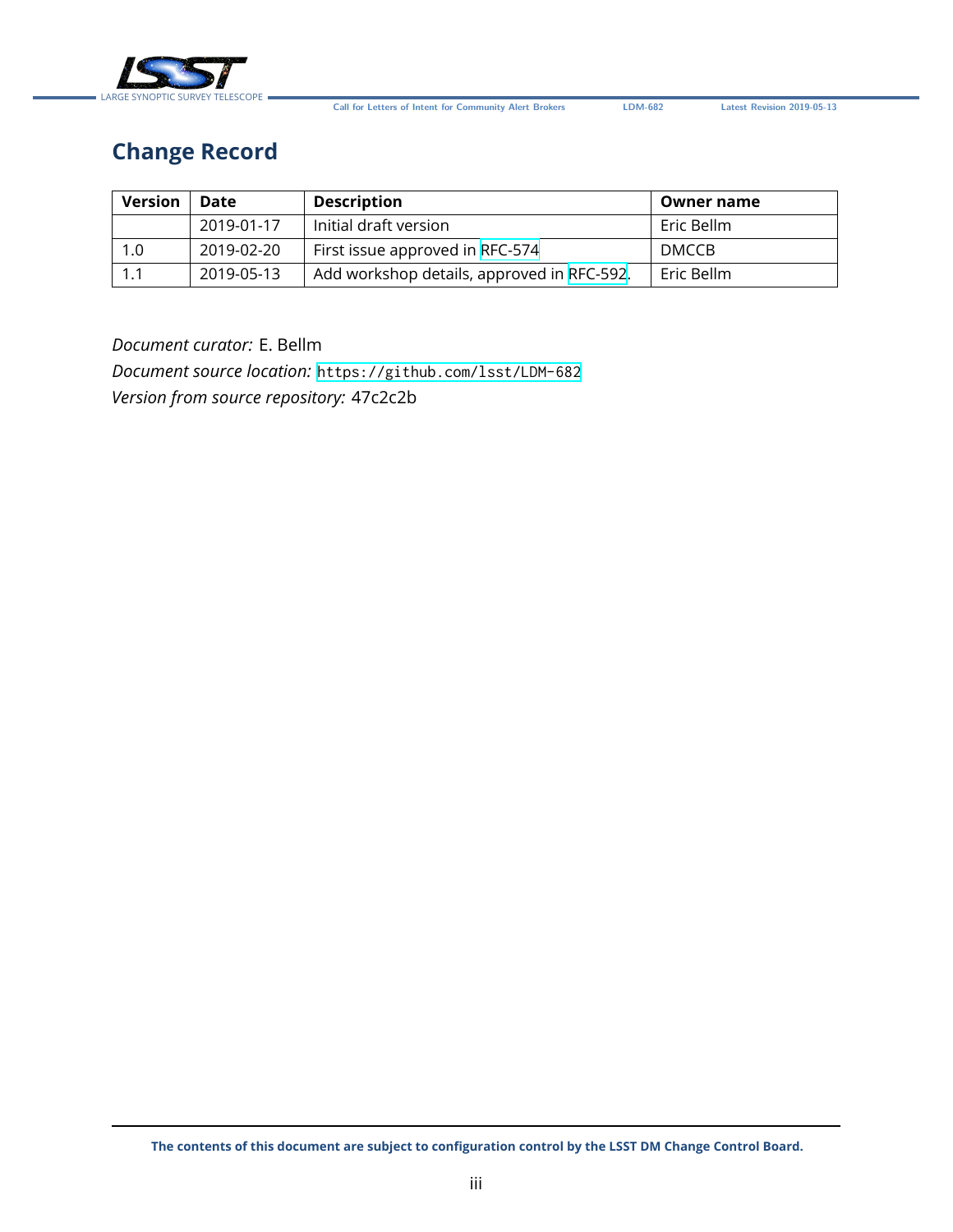

**Call for Letters of Intent for Community Alert Brokers LDM-682 Latest Revision 2019-05-13**

# **Contents**

| 1 Process                               |                |
|-----------------------------------------|----------------|
| 2 LOI Guidelines                        |                |
|                                         |                |
|                                         |                |
|                                         |                |
|                                         |                |
|                                         |                |
| 3 Broker Workshop                       | $\overline{2}$ |
| <b>4 Selection Process and Timeline</b> |                |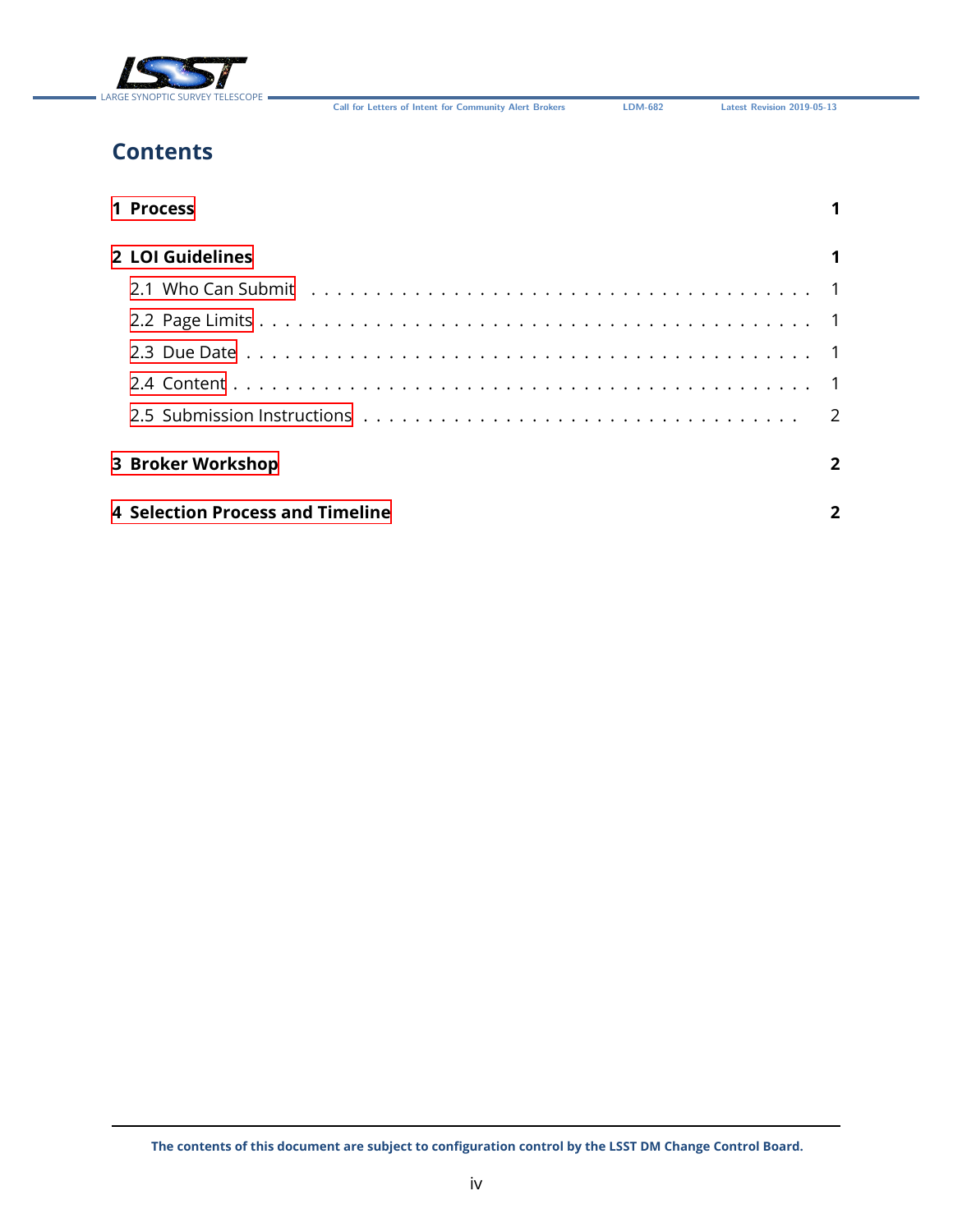

# **Call for Letters of Intent for Community Alert Brokers**

### <span id="page-4-0"></span>**1 Process**

The broker selection process will have two stages: an initial open call for LOIs from all interested parties (described in this document), and a subsequent full proposal call solicited from invited LOI writers. This two-stage process ensures those writing full proposals have a reasonable chance at selection and provides an opportunity for early feedback. An invitation to submit a full proposal may also be valuable to proposers in obtaining relevant funding. No financial support is available from the LSST Project.

# <span id="page-4-2"></span><span id="page-4-1"></span>**2 LOI Guidelines**

#### **2.1 Who Can Submit**

Individuals at any institution (academic or non-academic) worldwide may submit an LOI. Submission is open to all, regardless of whether or not an individual holds LSST data rights.

#### <span id="page-4-3"></span>**2.2 Page Limits**

LOIs should be no more than four pages, with standard margins and font sizes. A ETFX template is available at [https://github.com/lsst/LDM-682/blob/master/LOI\\_submission\\_template.](https://github.com/lsst/LDM-682/blob/master/LOI_submission_template.tex) [tex](https://github.com/lsst/LDM-682/blob/master/LOI_submission_template.tex).

#### <span id="page-4-4"></span>**2.3 Due Date**

For full consideration, LOIs should be submitted by May 15, 2019. Submission of an LOI is required in order to be invited to submit a full proposal.

#### <span id="page-4-5"></span>**2.4 Content**

Proposers are encouraged to read [LDM-612](#page-6-0): Plans and Policies for LSST Alert Distribution, in preparing their proposal. The LOI should address briefly the following items:

• Scientific goals of the proposed broker system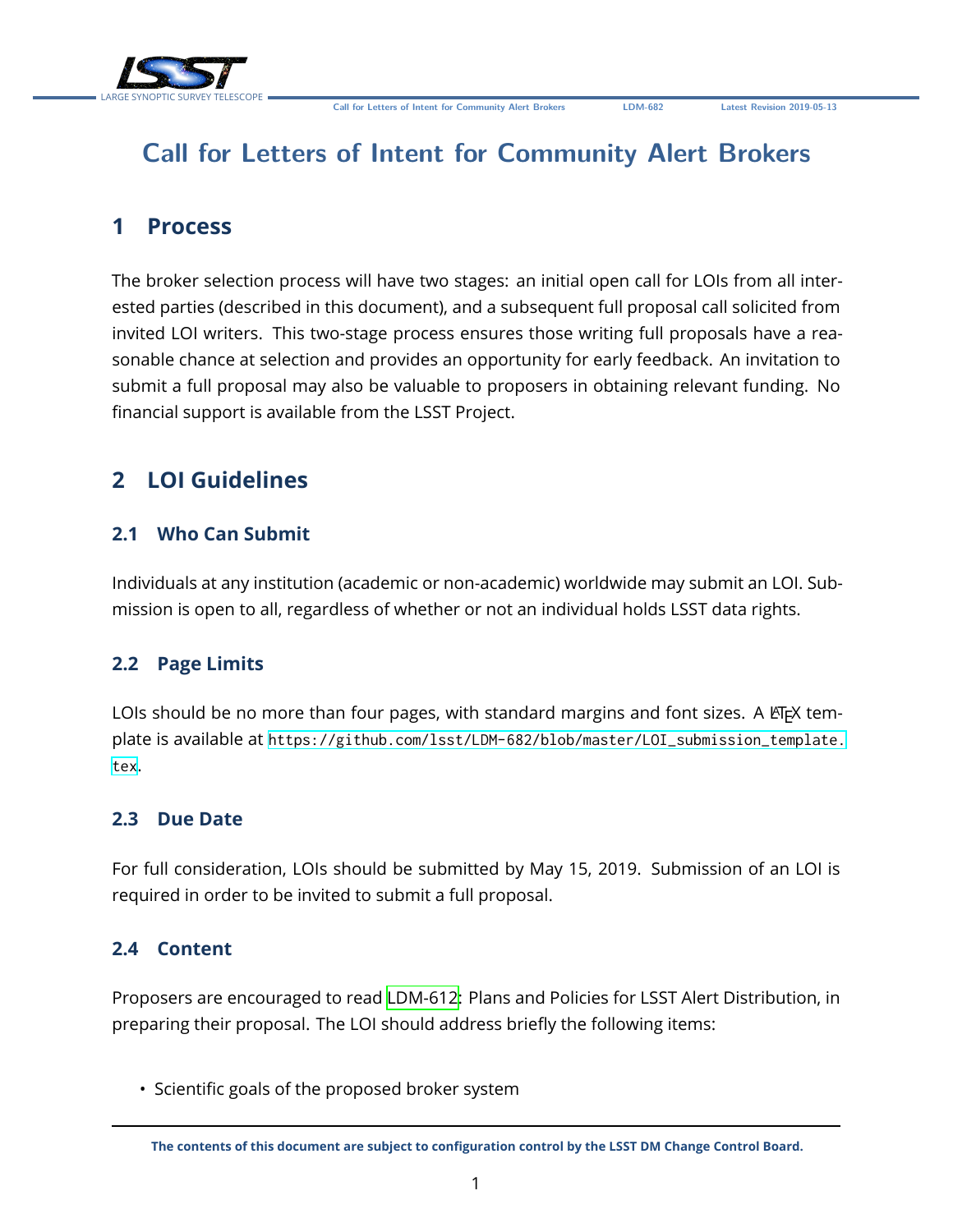

**Call for Letters of Intent for Community Alert Brokers LDM-682 Latest Revision 2019-05-13**

- Anticipated data products & services
- Envisioned technical implementation
- Management Plan
- Description of proposing team
- Relevant experience

The ET<sub>E</sub>X template provides a handful of prompts for each section.

#### <span id="page-5-0"></span>**2.5 Submission Instructions**

Please submit LOIs as PDF documents to <lsst-community-brokers@lists.lsst.org>.

### <span id="page-5-1"></span>**3 Broker Workshop**

LOI submitters are invited to attend a workshop in Seattle June 19–21, 2019. This technical workshop will bring together LSST Project personnel, representatives of the LSST Science Collaborations, and proposers of community brokers. Topics of discussion will include LSSTbroker interfaces, architecture and technology choices, the broker selection process, policy issues, science use cases and expectations, and development progress from precursor surveys. More information is available at <https://project.lsst.org/meetings/cbw/>.

## <span id="page-5-2"></span>**4 Selection Process and Timeline**

It is understood that proposed brokers may be in formative stages at the time of this call. Please refer to [LDM-612](#page-6-0) §4.5–4.6 for evaluation criteria and procedures.

We anticipate notifying invited LOI writers in August 2019. As described in [LDM-612](#page-6-0) we expect to issue the call for full proposals to invited teams in Q4 2019, with an anticipated due date in Q2 2020.

**The contents of this document are subject to configuration control by the LSST DM Change Control Board.**